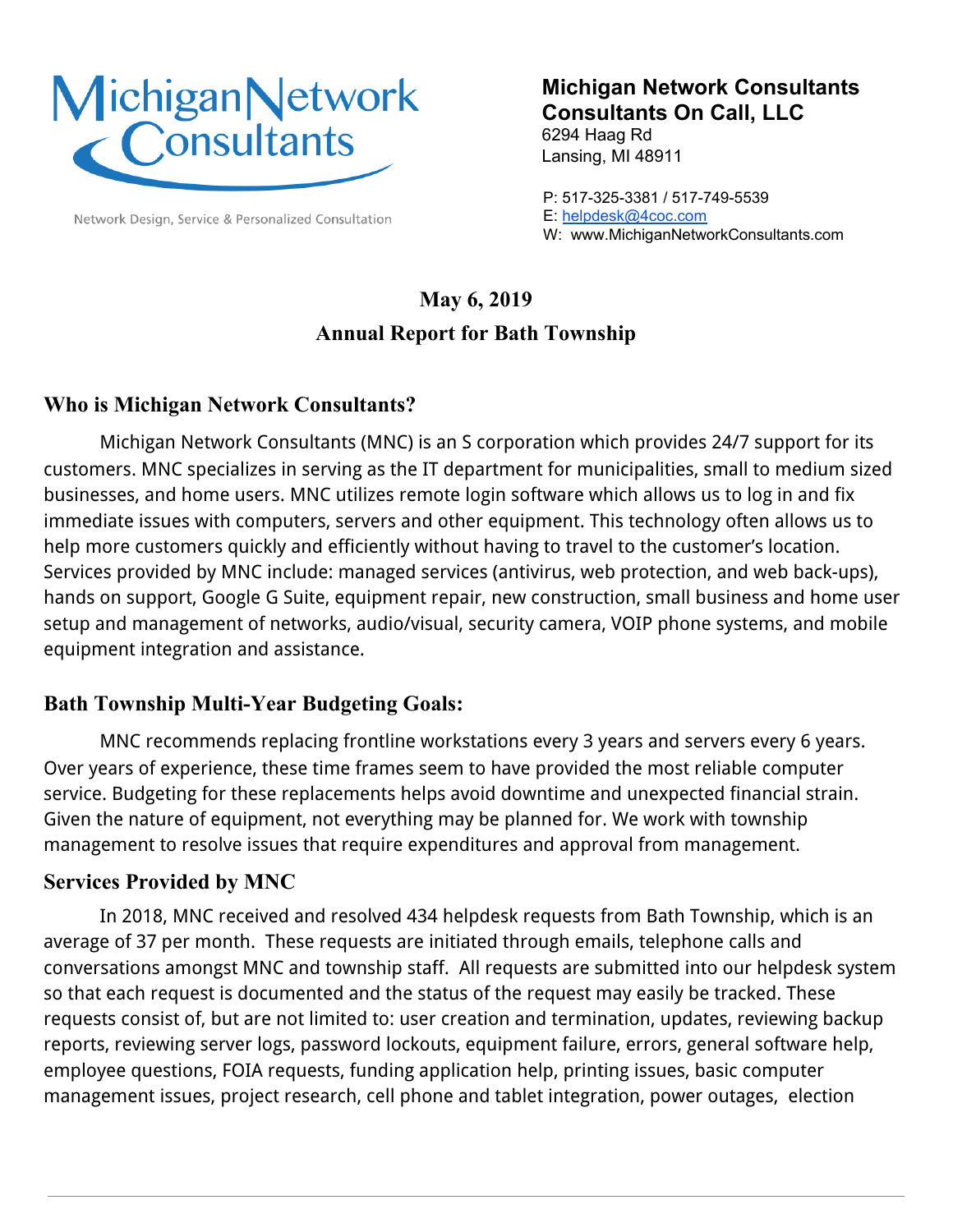equipment coverage, and much more.

Some specific examples of projects completed in 2018 include:

- 1. **Police Department:** We helped with providing a scanning workstation for the Police Department. The township purchased a nice scanner and MNC donated an old workstation. This scanning station will help with efficiency in the police department and any other department that can benefit from it.
- 2. **Elections:** We worked with Brenda and made sure that the computers were ready to be used at the Election.
- 3. **Library Center:** In the first quarter of 2018, we helped with migration of the Bath Library Center over to the new management. Even though they decided to go a different direction than MNC providing support the LC, we assisted this transition.
- 4. **Website:** Karen Hildebrant has continued to work on the website which was moved from a server that we had issues with support to LiquidWeb, a local company that has provided our clients great support. She also created shopfm.org website that also resides on the same server as bathtowship.us at LiquidWeb. MNC along with LiquidWeb provide this support for things that may arise.
- 5. **Phones:** Last year in our report, we talked about e911 compliance. In 2018 we had many meetings with several phone companies, internet providers, etc. Out of these meetings we had decided to change the internet and phone provider from our current provider Voyant to ACD. With the direction of Dan Wietecha, we decided not to replace the actual phone system, since it has not failed us. We found a company called BSB out of Illinois that can upgrade our current hardware's software to accommodate the needed changes of e911 compliance along with utilizing ACD's services.
- 6. **Township-wide:** We are regularly scheduled to be at the township every Wednesday for at least half of the day. We are always available for the township by phone or email to answer questions when we are not on site.
- 7. **Backups:** A big part of what we provide is watching and testing backups. On a daily basis, we receive backup logs that we monitor for failures. These are delivered via our helpdesk solution 8am every morning.
- 8. **Presentation:** We upgraded the presentation system in the BOT Room. This has been well received by township staff and others that have needed to use it.

### **Special Thanks**

We would like to thank Karen for her help with management of IT tasks and sometimes keeping us on target. Karen is a great asset for the township and MNC.

## **Future Items for Budgeting Consideration**

**Windows 7 End of Life:** January 2020 Microsoft will be discontinuing support for Windows 7. This means it will leave our networks open to issues. We will need to start planning to migrate